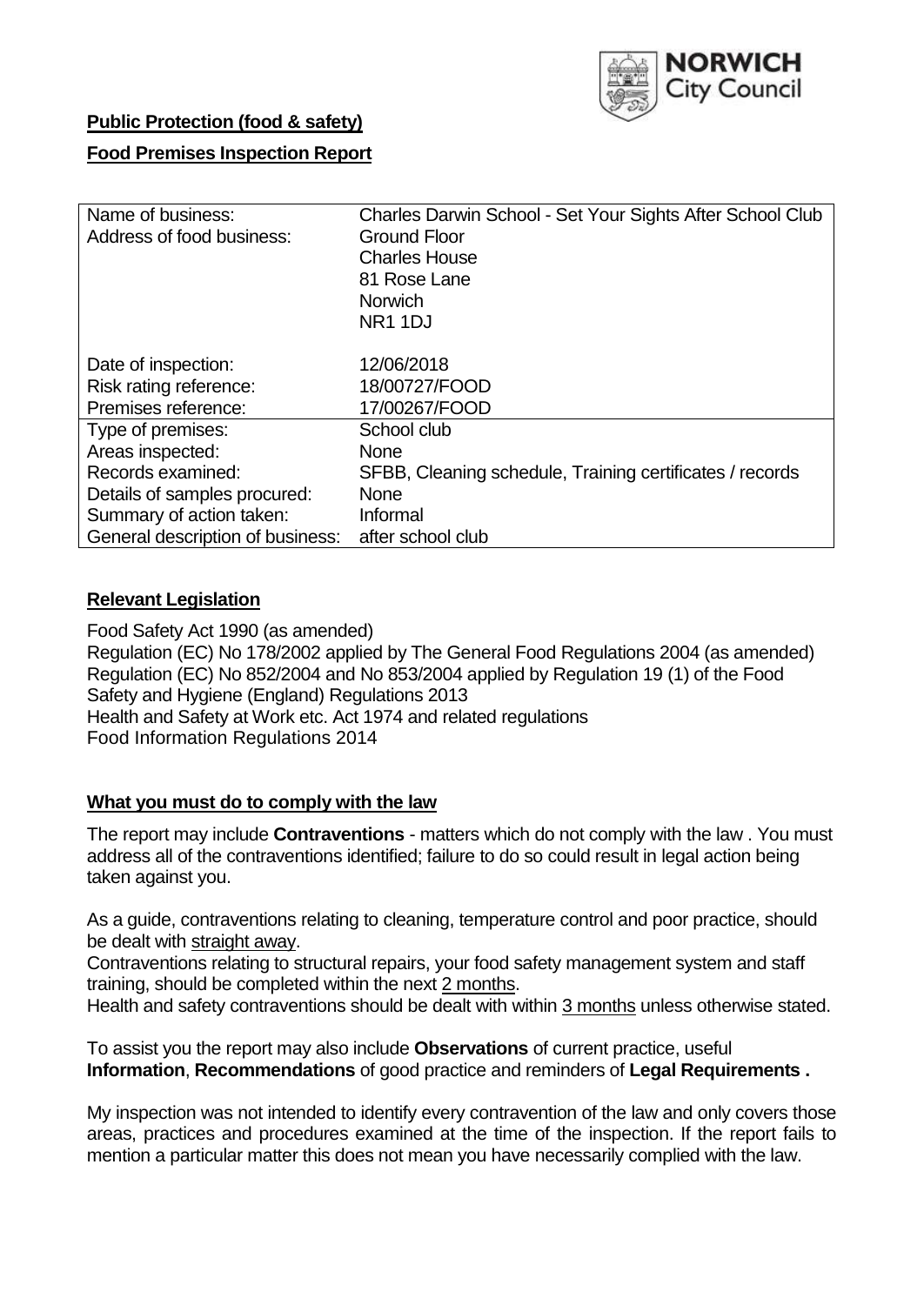# **FOOD SAFETY**

### **How we calculate your Food Hygiene Rating:**

The food safety section has been divided into the three areas which you are scored against for the hygiene rating: 1. food hygiene and safety procedures, 2. structural requirements and 3. confidence in management/control procedures. Each section begins with a summary of what was observed and the score you have been given. Details of how these scores combine to produce your overall food hygiene rating are shown in the table.

| <b>Compliance Area</b>                     |          |    |           | <b>You Score</b> |                |    |           |    |                |  |  |
|--------------------------------------------|----------|----|-----------|------------------|----------------|----|-----------|----|----------------|--|--|
| Food Hygiene and Safety                    |          |    |           | $\Omega$         | 5              | 10 | 15        | 20 | 25             |  |  |
| <b>Structure and Cleaning</b>              |          |    | 0         | 5.               | 10             | 15 | 20        | 25 |                |  |  |
| Confidence in management & control systems |          |    | $\Omega$  | 5                | 10             | 15 | 20        | 30 |                |  |  |
|                                            |          |    |           |                  |                |    |           |    |                |  |  |
| <b>Your Total score</b>                    | $0 - 15$ | 20 | $25 - 30$ |                  | $35 - 40$      |    | $45 - 50$ |    | > 50           |  |  |
| <b>Your Worst score</b>                    | 5        | 10 | 10        |                  | 15             |    | 20        |    | $\blacksquare$ |  |  |
|                                            |          |    |           |                  |                |    |           |    |                |  |  |
| <b>Your Rating is</b>                      | 5        | 4  | 3         |                  | $\overline{2}$ |    |           |    | $\Omega$       |  |  |

Your Food Hygiene Rating is 5 - a very good standard



# **1. Food Hygiene and Safety**

Food hygiene standards are high. You demonstrated a very good standard of compliance with legal requirements. You have safe food handling practices and procedures and all the necessary control measures to prevent cross-contamination are in place. Some minor contraventions require your attention. **(Score 5)**

## Contamination risks

**Observation** I was pleased to see that contamination risks were controlled

#### Hand-washing

**Observation** Hand washing was managed well and wash-hand basins were well stocked with hand cleaning material.

#### Personal Hygiene

**Observation** I was pleased to see that standards of personal hygiene were high.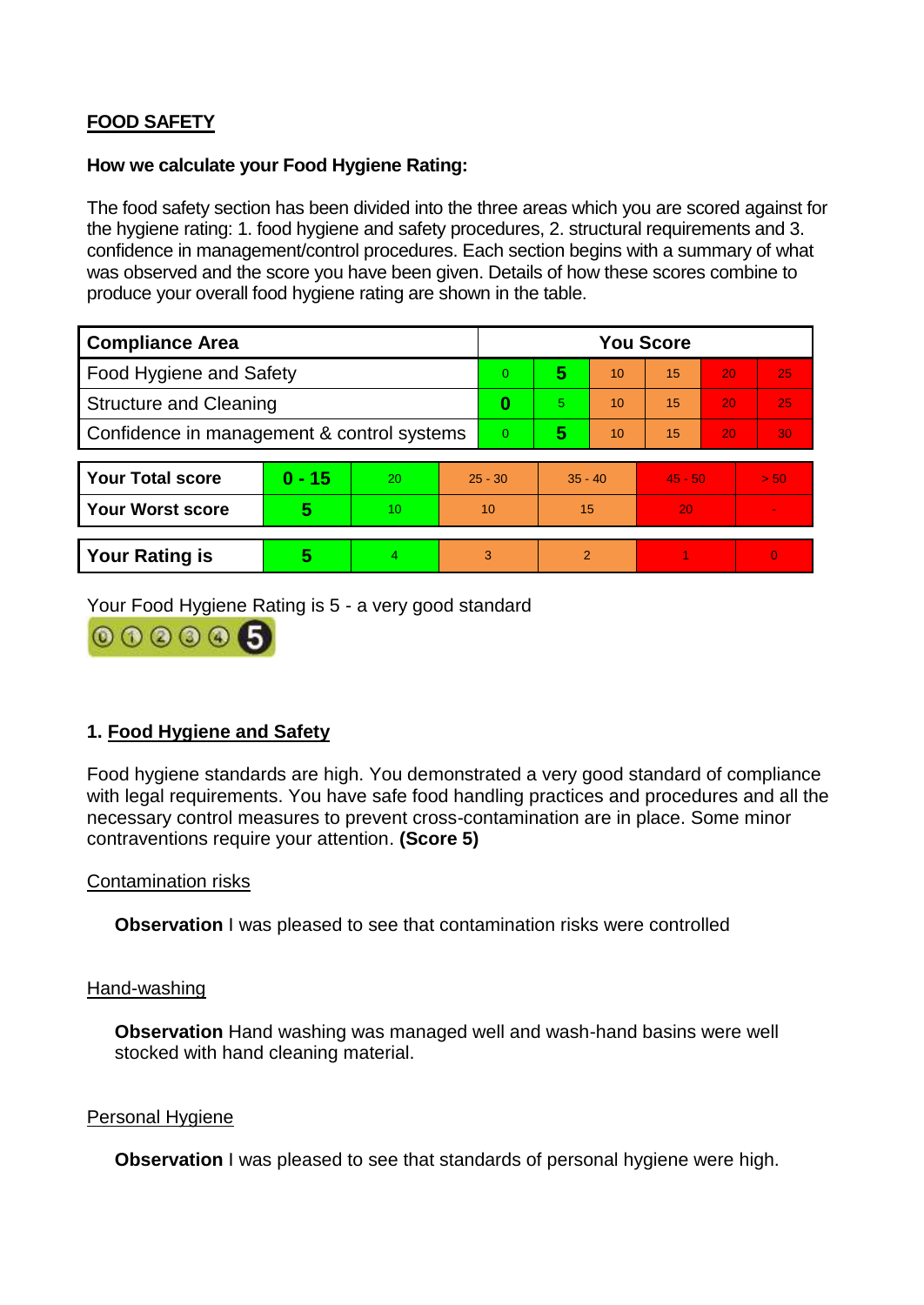## Temperature Control

**Observation** I was pleased to see you were able to limit bacterial growth and/or survival by applying appropriate temperature controls at points critical to food safety and that you were diligently monitoring temperatures.

## Poor Practices

**Observation** The following matters represented poor practice and if allowed to continue may cause food to become contaminated or lead to its deterioration

• lobby door to the WC was open, please keep closed at all times

# **2. Structure and Cleaning**

The structure facilities and standard of cleaning and maintenance are all excellent and you demonstrated full compliance with the law. There is evidence of effective pest control and procedures are in place to rectify any problems as they arise. There is good provision for waste disposal. **(Score 0)**

Facilities and Structural provision

**Observation** I was pleased to see the premises had been well maintained and that adequate facilities had been provided.

## **3. Confidence in Management**

A food safety management system is in place and you demonstrate a very good standard of compliance with the law. Food hazards are understood properly controlled managed and reviewed. Your records are appropriate and generally maintained. Your staff are suitably supervised and trained. You have a good track record. There are some minor contraventions which require your attention. **(Score 5)**

#### Proving Your Arrangements are Working Well

**Contravention** The Management sections in your Safer food Better Business (SFBB) pack are intended to demonstrate you are in day-to-day control of the hazards to food. The following Management sections were either missing, incomplete or not up-to-date:

• Staff training records